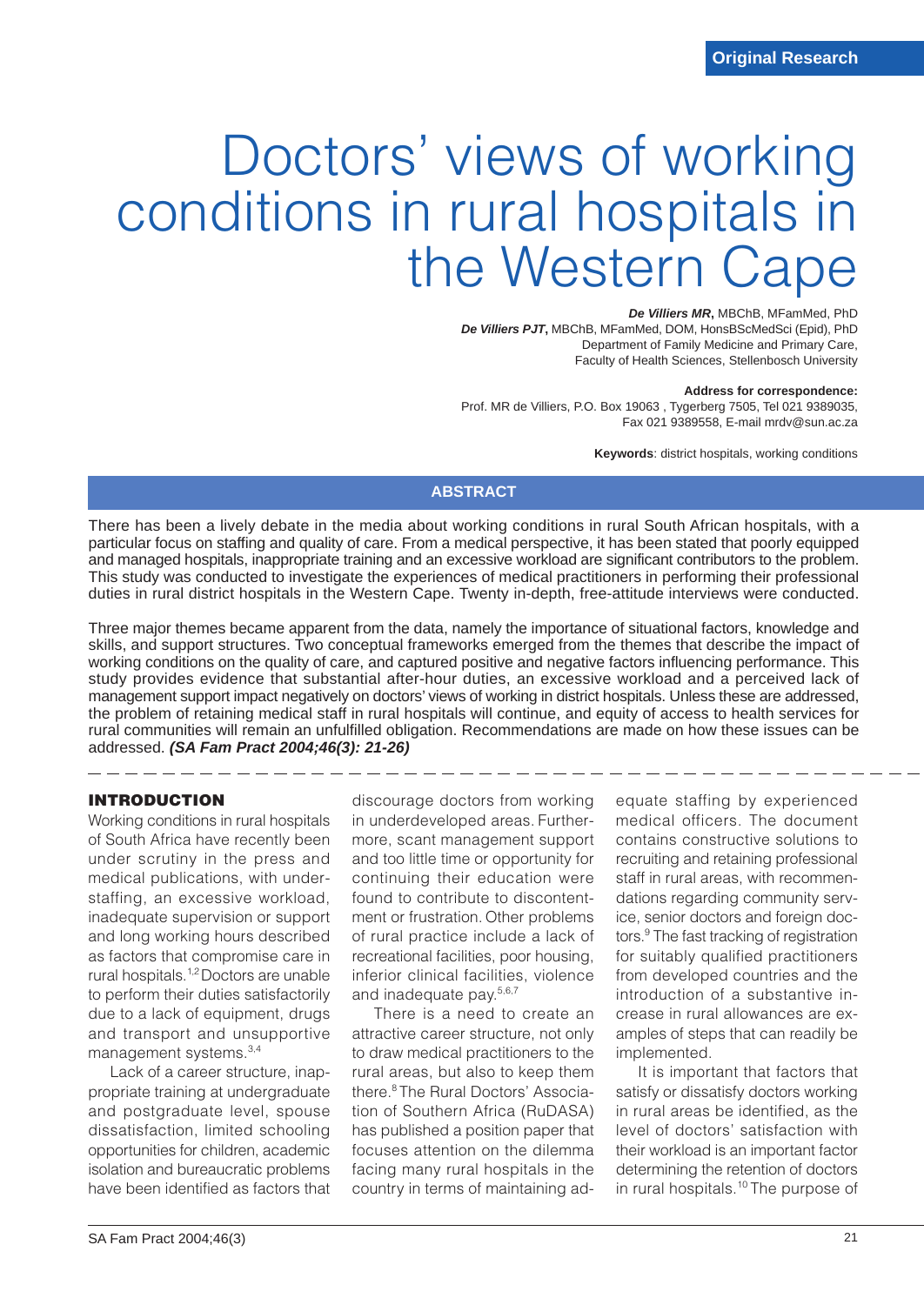this study was to examine the positive and negative experiences of medical practitioners working in rural district hospitals in the Western Cape. It formed part of a larger study investigating the knowledge and skills gap of district hospital practitioners in the Western Cape.

## METHODOLOGY

The district hospitals were grouped according to geographical areas. Purposive sampling was done in each of the areas to include at least one hospital of each different size (>80 beds; 40-80 beds; <40 beds), as well as all hospitals staffed predominantly by full-time medical officers, because of the particular interest expressed by provincial management in full-time employees. The result of this was a list of 20 hospitals, all complying with the definition of "rural" as being one hour or more by road transport or 80 km away from a referral center.<sup>11,12</sup> The medical superintendent at each hospital was asked to nominate a medical officer to be interviewed. This was necessary because it was impossible to predict which practitioner would be available at the time of the site visit. The research assistant obtained informed consent from each interviewee before the interview.

In-depth interviews were conducted, using the free attitude interview technique.<sup>13</sup> The key question introduced by the interviewer was: "What is your experience of the professional skills you have to perform as a medical officer in a district hospital?". The interviews were audio-taped and transcribed. The data were analysed using probing depth analysis. The text was read and reread, labelled, cut and pasted. This enabled the formation of coherent categories from which themes and sub-themes were developed. Finally, conceptual models were formulated from the data.

Reflexivity was introduced into the analysis by identifying the researcher's preconceptions and terms of reference before the analyses, and maintained by continuously examining the data for competing conclusions. The free attitude interview technique, rather than focus group discussions, was used to explore individual views. Internal validity was maintained by strictly applying the technique.<sup>13</sup> Triangulation of the results was done with the results from the district hospitals' medical officer questionnaire (not reported here), which assisted in the external validation of the results.

Stellenbosch University's Research Committee approved the study protocol (2001/C040). Provincial authorities and the hospital superintendents granted permission to conduct the study. The Health Systems Trust provided a research grant to fund the study.

# RESULTS

The demographic profile of the 20 interviewees is shown in Table I. Eight of the respondents were in full time provincial employ, while 12 were in part-time employ, simultaneously running private practices. During the interview analysis, issues

### **TABLE I: Demographic profile**

|                  | <b>Total</b> | <b>Female</b> | <b>Male</b> | <b>Years qualified</b> |
|------------------|--------------|---------------|-------------|------------------------|
| <b>Full-time</b> |              |               |             | $1 - 11$               |
| <b>Part-time</b> | 10           |               | 10          | $5 - 26$               |

### **TABLE II Themes and Sub-Themes**

| 1 Knowledge and skills               | <b>3 Support structures</b>          |  |
|--------------------------------------|--------------------------------------|--|
| 1.1 Scope of knowledge and skills    | 3.1 Specialist support               |  |
| 1.2 Knowledge and skills gap         | 3.2 Regional and tertiary hospitals  |  |
| 1.3 Knowledge and skills development | 3.3 District Health System           |  |
| 2 Situational factors                | 3.4 Nursing staff                    |  |
| 2.1 Remoteness                       | 3.5 Other support staff and services |  |
| 2.2 Job satisfaction                 | 3.6 Community service doctors        |  |
| 2.3 Job frustration                  | 3.7 Management                       |  |
| 2.4 Work-related stress              | 3.8 Public-private partnerships      |  |
| 2.5 Community issues                 |                                      |  |

common and unique to both fulltime and part-time groups were identified. The results are reported simultaneously with reference to differences between the groups, including verbatim quotes supporting the findings. Table II lists the themes and sub-themes that were identified.

### *Knowledge and skills*

The interviews revealed that medical officers were confronted with a wide variety of problems requiring a broad range of knowledge and skills. There were recurrent references to the need for trauma management. General surgical, obstetric and anaesthetic skills were also frequently required.

*"It is such a general job that you never know from one minute to the next where your next challenge is going to be."*

The interviewees described a number of situations in which they believed a personal knowledge and skills gap existed. Explanations for the gap included a lack of training, inexperience, inadequate equip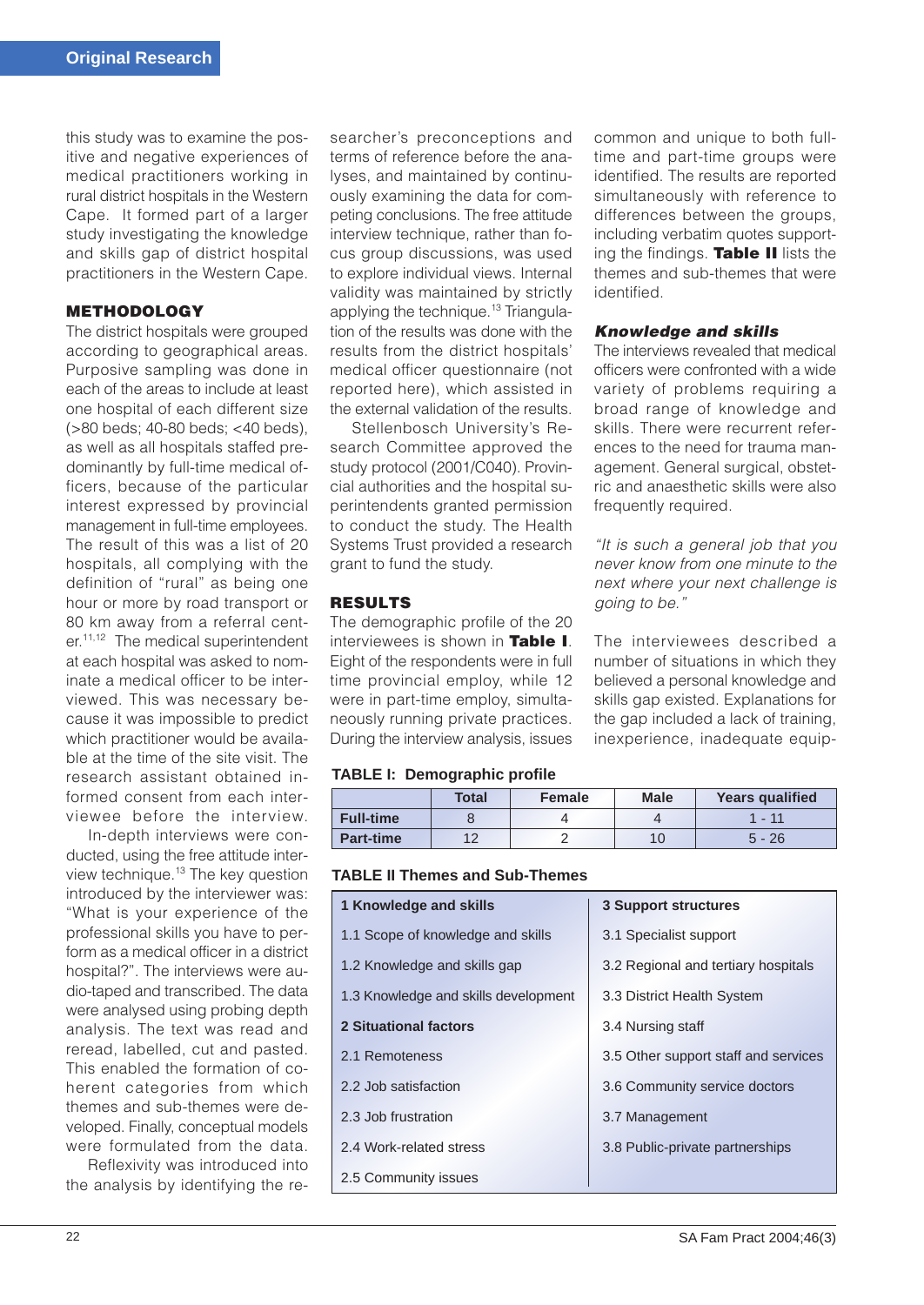ment, and skills attrition due to limited exposure. These perceived "missing skills or knowledge" were a common source of concern.

*"I had two anaesthetic lectures in fourth year and not much before I came here and started to do gas this year for the first time because I was too terrified to do them before." "But because if you do something wrong here and it goes seriously wrong, it's too far from town B (secondary hospital) to take the risk. And then you slowly unlearn some of the skills that you did know."*

A need for skills development and knowledge updating was expressed during the interviews, with suggestions as to how this could be addressed. Generally, knowledge and skills acquisition took place through in-service learning from more experienced colleagues and, to a lesser extent, from visiting experts. Rotations, especially through secondary or tertiary hospitals, were highly regarded as a means of updating skills. Practical hands-on training was preferred to lectures. Lack of time, need for locums, remoteness and expense were identified as barriers to professional development.

### *Situational factors*

Despite the Western Cape being considered a province with less remote areas than other parts of the country, the medical officers perceived isolation as a problem. This was countered by job satisfaction from the generalist nature of their work, getting to know the local population, benefiting the community, the financial security of employment in the public sector and the opportunity to perform procedures not usually carried out by general practitioners in urban settings.

The interviewees elaborated on conditions in the district hospitals as causing frustration and hindering optimal service. The lack of resources, both in terms of equipment and

specialist back-up, emerged as sub-themes of frustration. The fulltime medical officers felt that the excessive workload, especially after-hours duties and coping with large numbers of primary health care problems, assaults and trauma were a problem.

*"The only problem I have with the job at the moment is that I think it's unsustainable in the long term. I'm working 50-60 hours a week, but in the long term it is unsustainable. It doesn't sound so bad until you try and do it – it's relentless and it's exhausting and it's frustrating. And I think it's unhealthy – people who say its OK should try it."*

*"They (doctors) come here and they think they are going to be waterskiing and walking in the forest and mountain biking – and then they spend a lot of time in casualty on a Saturday night with drunk, aggressive, assaulted patients."*

The doctors identified situations beyond their control that impinged on their work satisfaction. For full-time doctors, these were the lack of a career path in district hospital service. For the part-timers, medico-legal risks and inappropriate remuneration for performance of advanced skills were considered a threat. Social problems, such as poverty and violence, burdened district hospital services and impacted on the morale of the medical officers.

*"The people that work here feel that it is not worth it working here any longer because we have been trying, especially myself, for 10 years. I like to work in this hospital, but for so long, we have taken so much, we have written letters, it is as if nobody listens to you. This is not about the higher post or the money, it's about working conditions in this hospital."*

### *Support structures*

Support from specialists was a sub-

stantial theme identified by the fulltime interviewees. Outreach visits by specialists were regarded as very helpful, provided they were coordinated with the needs of the medical officers. The relationship with higher levels of care, especially the secondary hospital, was regarded as important.

*"About referring to (secondary) hospital X – it's like sending stuff into the Bermuda triangle. They never come back with summaries, we never found out what happened to them, there's no interconnection between the two."*

Interaction with primary health care facilities within the district was an important theme for the part-timers. These practitioners were more involved in health services outside the hospital. Fragmentation of services and governance within the District Health System were a concern and resulted in problems with service delivery. The fact that primary health care services were not available after hours placed an inappropriate work load on the district hospital.

*"You see what is happening is that the district hospital casualty department is overflowing with primary health care problems after hours. That is the crux of the matter. The primary health care centres all over this district close at 4 o'clock in the afternoon."*

A commonly recurring theme involved the lack of nursing staff and their training and motivation. Laboratory tests were often done off-site, causing delays and limited afterhours availability. Special investigations had to be kept to an absolute minimum due to budgetary constraints, and patients who needed urgent and repeated laboratory tests were better off if referred to a higher level of care. Radiology services were frequently not available after hours. The ambulance services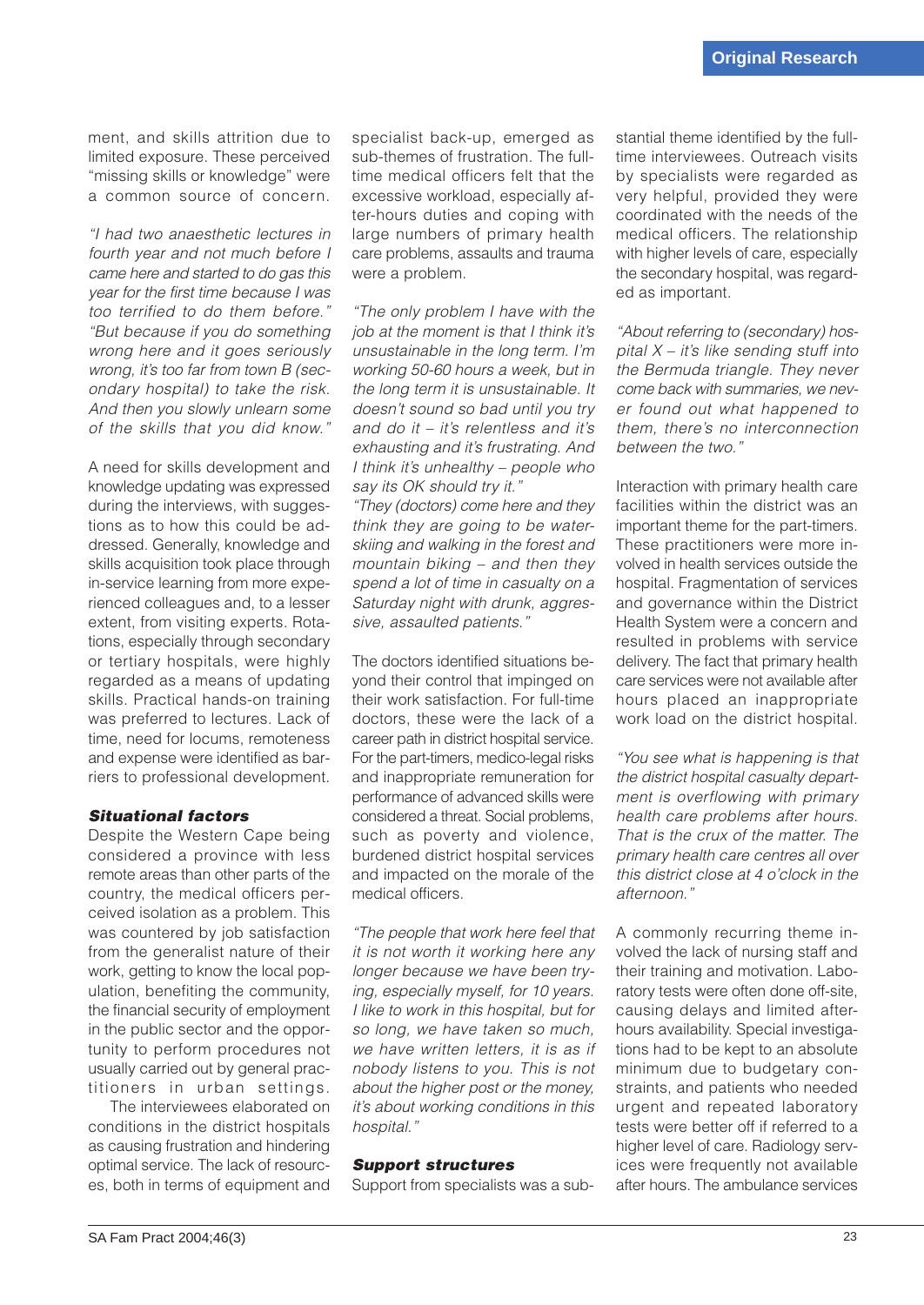drew widespread criticism, as did the lack of social support services. The introduction of community service doctors was considered a positive development, but the frequent rotations and inappropriate training of these new doctors placed a further burden on particularly the fulltime staff.

*"We try to provide a good service but I think the nurses are dispirited most of the time and they can't observe most of the patients." "Resuscitations are a problem at night. They tried training sessions but now the staff changes such a lot that there is no fixed personnel." "One of the weakest links in our whole chain of supplying good medical services to the inhabitants of this area at this point in time is the ambulance service."*

*"One negative point is the budget all of a sudden went a bit haywire because these newly qualified (community service) doctors tend to request an enormous amount of laboratory tests."*

A dysfunctional relationship with management was one of the problems that emerged from interviews with the part-timers. There was a feeling that the practitioners were not consulted on issues regarding the service, and that provincial management was making decisions in a top-down fashion, with predetermined agendas.

*"For instance increasing a ward by one and a half meters by breaking out one wall and the whole sewage systems and plumbing and everything just to make it a meter bigger so that it can accommodate a new size bed or something. It's things like this that happen where we feel that this is being done by guys that sit in Cape Town and they come and talk to us but they don't listen to what we say."*

Some private-public partnerships

were reported to be successful, but concern was expressed that the authorities appeared not to support these ventures. For most of the part-time practitioners, their private practices were their main source of income and needed time to be managed properly. The private work provided a different practice profile, making the work more varied and lucrative and enabling the doctors to remain in a rural community.

*"It's expensive to keep your private practice running. That's very important because that's our main source of income. We've got to look after that." "If I would only do hospital medicine as it is at the moment, I would find it extremely unstimulating".*

# *Conceptual framework*

Two conceptual models were developed from the themes.

- The inverse performance spiral (see Figure 1); and
- The skills boat (see Figure 2).

**Figure 1** assists in conceptualising the influence of conditions in a district hospital on the performance of and the quality of services provided by the medical officers. The picture emerging from (especially) the full-time medical officer interviews can be compared to an inverse spiral forming a downward movement in which the quality of skills progressively decreases as the spiral progresses. The medical officer enters the spiral when taking up a post at a district hospital, often with expectations of a rewarding time in a rural area, performing interesting procedures. The medical officer is confronted with an unexpected patient profile, which includes violence, social problems, abusive patients, plus the inappropriate use of after-hour services for minor complaints. The workload and antisocial hours prevent the medical officer from engaging in "real medicine". The chronic lack of staff aggravates the situation. Other setbacks include the malfunctioning of the ambulance system and the refusal of referral hospitals to accept patients. Only basic procedures are performed, resulting in skills atrophy and little time to acquire new knowledge and skills. Limited support from management further undermines morale.

The knowledge and skills gap widens, quality of care decreases,



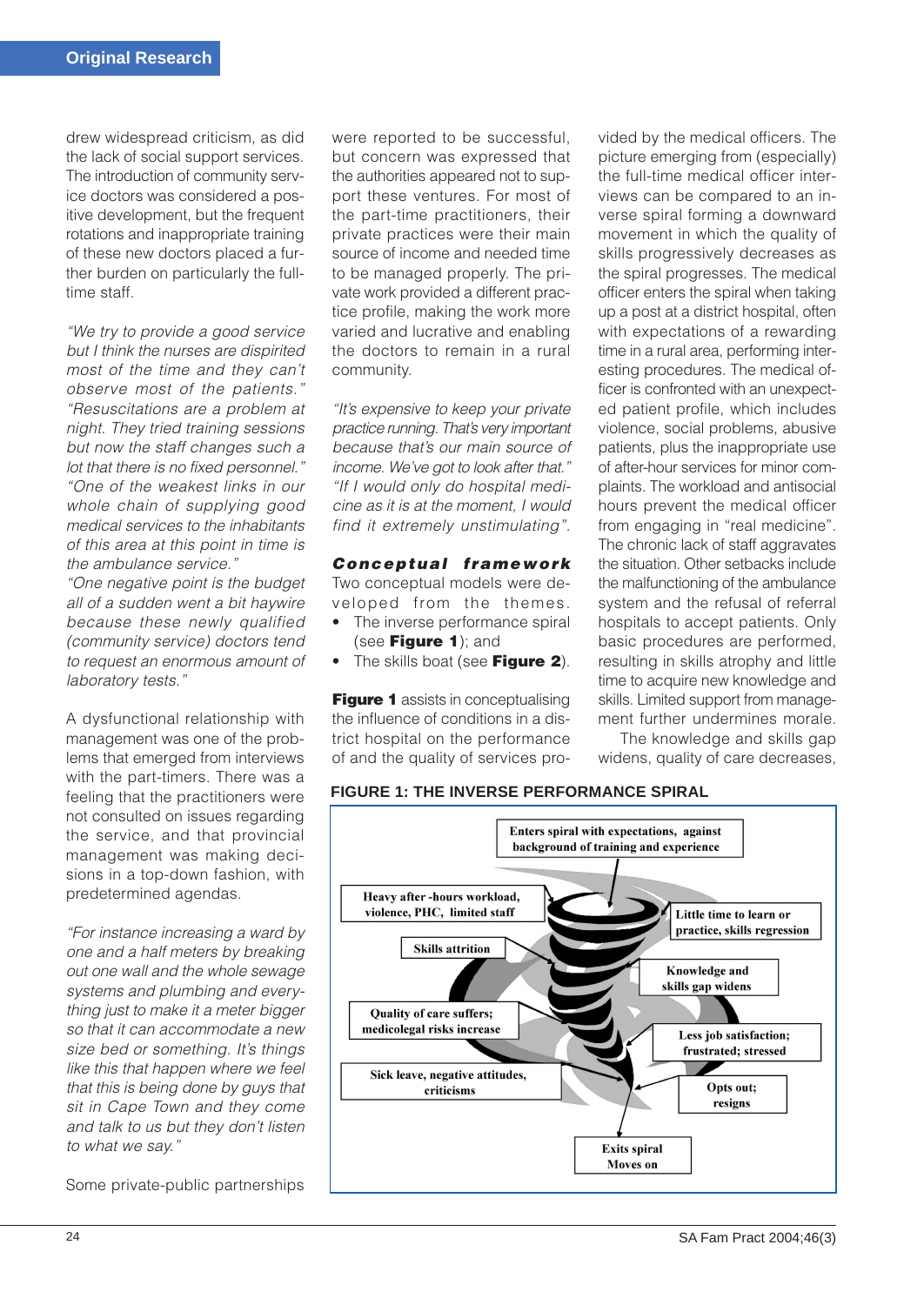### FIGURE 2: THE SKILLS BOAT

# **Opportunities: Destinations**

Continuity of care Generalist nature of work Rural environment **Expectations** Community, NGO support Sense of benefiting community

### **Driving forces: Supporting winds, Engine capacity**

Support from higher levels of care Well functioning DHS Team support Visits by specialists Rotation to secondary hospitals PHC support after-hours Improved referral mechanisms Appropriate use of community service doctors

### **Restraining forces: Baggage and Resistance**

Work load Deficient infrastructure, equipment, medicines Lack of staff Remuneration, low reward Undergraduate training Limited internship experience Continuous community service rotations Limited exposure to procedures Malfunctioning PHC system

#### **Threats: Sharks and Storms**

**Remoteness** Wide scope of skills required Social problems (Community) Relationships with management After-hours duties Lack of staff motivation Fragmentation of services

and medico-legal risks increase. Job satisfaction decreases and frustrations mount. Motivation to carry out procedures dwindles and the doctor becomes increasingly stressed. Burnout looms. The medical officer faces a decision on how to respond to the situation, often leading to resignation.

A figurative picture that emerged from the key question used in the interviews was that of a skills boat. The boat could move forward, stall, sink, or alternatively its progress could be enhanced by a number of influences. These were grouped as restraining forces or threats, and driving forces or opportunities. Figure 2 demonstrates the influence of these factors on the performance of district hospital medical practitioners.

### **DISCUSSION**

Close examination of the theoretical framework depicted by the skills boat model reveals the complex interaction between opportunities

and threats, as well as restraining and driving forces influencing the performance of medical practitioners in rural district hospitals and, ultimately, the health care of communities served by these hospitals. Improved functioning within the district health system and between levels of care, and appropriate matching of skills levels with tasks can greatly enhance district hospital services. Perceived opportunities, such as procedural practice and the ability to practice continuity of care, should be utilised.<sup>6,14</sup> Working conditions and training deficiencies are the two main restraining factors that need to be addressed to enable medical practitioners to deliver an equitable and quality district hospital service. Recommendations from our study include:

- Reduce after-hours duties for fulltime practitioners by the appointment of part-timers to duty rosters on a sessional basis;
- Provide a career path for medical officers in district hospital service;
- Develop the system of using part-

time private practitioners in district hospitals as a model private-public partnership;

- Grant sabbatical leave to experienced full-time employees to update knowledge and skills;
- Institute appropriate continuing professional development and vocational training programmes for district hospital practitioners;
- Address the inappropriate primary health care load at district hospitals, with better functional integration of district health services;
- Improve relations with management and higher levels of care; and
- Implement a strategic plan for a well-motivated rural medical workforce.<sup>4</sup>

The in-depth free attitude interviews used in this study complemented the literature by exploring unarticulated areas of individual experiences. This qualitative approach is appropriate for interpreting the data in order to develop theoretical insights explaining and translating